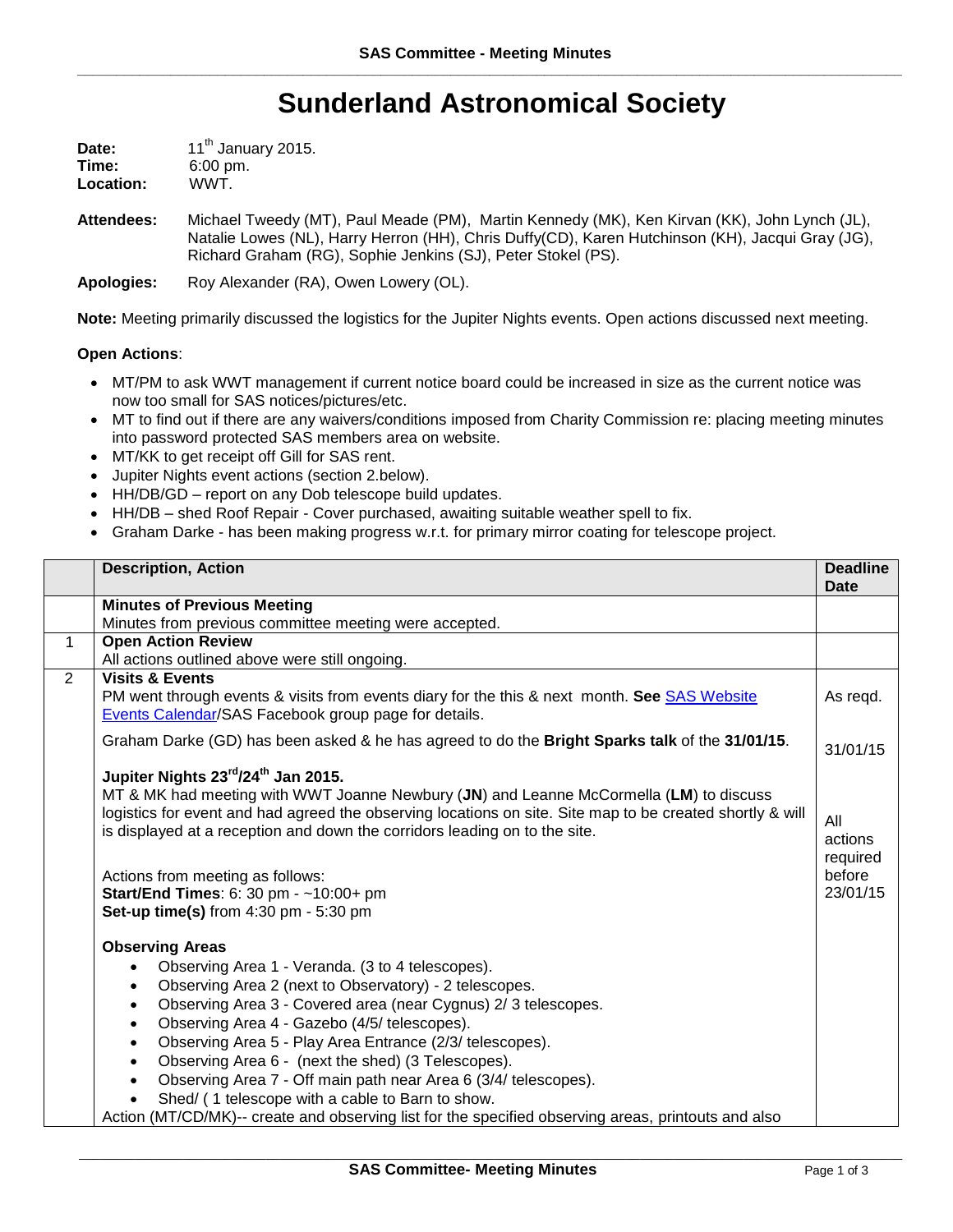| <b>Description, Action</b>                                                                                                                                                                                                                                                                                                                                                                                                                                                                                                                                                     | <b>Deadline</b><br><b>Date</b> |
|--------------------------------------------------------------------------------------------------------------------------------------------------------------------------------------------------------------------------------------------------------------------------------------------------------------------------------------------------------------------------------------------------------------------------------------------------------------------------------------------------------------------------------------------------------------------------------|--------------------------------|
| send to LM & SAS.                                                                                                                                                                                                                                                                                                                                                                                                                                                                                                                                                              |                                |
| Query: If we get over 20+ telescopes (and if it's good weather, there is a very good chance of that) at<br>event, are these areas above going to be sufficient for expanded capacity?                                                                                                                                                                                                                                                                                                                                                                                          |                                |
| <b>Talks</b><br>Astro talks set up for the Fri 23rd & Sat 24th January. Talk Times 7:00, 7:45, 8:30 pm.<br>23rd - Talk 1: "Intro to Astronomy/Stargazing" - Dave Newton;<br>$\bullet$<br>23rd - Talk 2: "Astronomy From the Suburbs" - Graham Darke.<br>$\bullet$<br>23rd - Talk 3: "Your First Telescope", Dr Jurgen Schmoll<br>$\bullet$<br>24th - Talk 1: "Intro to Astronomy/Stargazing" - Dave Newton;<br>$\bullet$<br>24th - Talk 2: "Astronomy From the Suburbs" - Graham Darke.<br>$\bullet$<br>24th - Talk 3: "Your First Telescope", Dr Jurgen Schmoll.<br>$\bullet$ |                                |
| Action MK - Organise & book speakers.<br>Action (MT) - To ask SAS for spare chairs (approx. 20 chairs) for discovery room. Pete Stokel may<br>be?                                                                                                                                                                                                                                                                                                                                                                                                                              |                                |
| Action (MT) - Set up speaker for Barn (Natalie, Jupiter Talk may be (if she can get cover in Craft                                                                                                                                                                                                                                                                                                                                                                                                                                                                             |                                |
| Area).<br>Action (MT) - Ask other possible speakers for Conteingency talk, i.e. ("Astronomy - Ask Panel of<br>Experts") For e.g. Ian, Stephen, Graham, etc                                                                                                                                                                                                                                                                                                                                                                                                                     |                                |
| <b>Site Access</b><br>Action (MK) - To produce site plan and distribute to attendees.<br>Action (JN) - Make trolley(s) available for astronomers requiring unloading/pack-up.<br>Action (Harry Herron) - to sort out LED lights for site<br>Action (MK) to Ask Gary Collin about use of purchased LED lights.<br>Action (MT/ Ken Kirvan) - Ask Grovers to setup as early as possible from 4:30 pm                                                                                                                                                                              |                                |
| <b>Barn</b><br>Action (JN) - to provide table and projector (if required) for possible talk in Barn.<br>Action (John Lynch/MT/MK) - to setup Live-link from shed scope to the barn.                                                                                                                                                                                                                                                                                                                                                                                            |                                |
| <b>Craft Area</b><br>NL & JG to run/manage Craft Area.                                                                                                                                                                                                                                                                                                                                                                                                                                                                                                                         |                                |
| <b>Radio Astronomy</b><br>Joe Gordon (NAS) to be run Meteor Detection at Cafe-Veranda Exit area.                                                                                                                                                                                                                                                                                                                                                                                                                                                                               |                                |
| <b>Reception &amp; Door</b><br>KK & SJ on reception and door.<br>KK to tally count public.                                                                                                                                                                                                                                                                                                                                                                                                                                                                                     |                                |
| <b>Crowd control</b><br>WWT will manage the crowd control, with some help from SAS members.                                                                                                                                                                                                                                                                                                                                                                                                                                                                                    |                                |
| <b>Carl Parks</b><br>WWT staff demand car parks.<br>Small car park to be used predominantly for Astro kit drop-off/pack up, disabled parking, access for<br>emergency vehicles.                                                                                                                                                                                                                                                                                                                                                                                                |                                |
| <b>Invitations, Media and Advertising</b><br>Action(MT, DN) - Speak to Dave Newton regarding contacting Hanna Bayman and Paul Mooney with<br>regards to advertising event.                                                                                                                                                                                                                                                                                                                                                                                                     |                                |
| Action (DN) to ask if Graham could do the TV interview with BBC Look North's Paul Mooney.<br>Action (PM) - organise interview with Newcastle radio.                                                                                                                                                                                                                                                                                                                                                                                                                            |                                |

\_\_\_\_\_\_\_\_\_\_\_\_\_\_\_\_\_\_\_\_\_\_\_\_\_\_\_\_\_\_\_\_\_\_\_\_\_\_\_\_\_\_\_\_\_\_\_\_\_\_\_\_\_\_\_\_\_\_\_\_\_\_\_\_\_\_\_\_\_\_\_\_\_\_\_\_\_\_\_\_\_\_\_\_\_\_\_\_\_\_\_\_\_\_\_\_\_\_\_\_\_\_\_\_\_\_\_\_\_\_\_\_\_\_\_\_\_\_\_